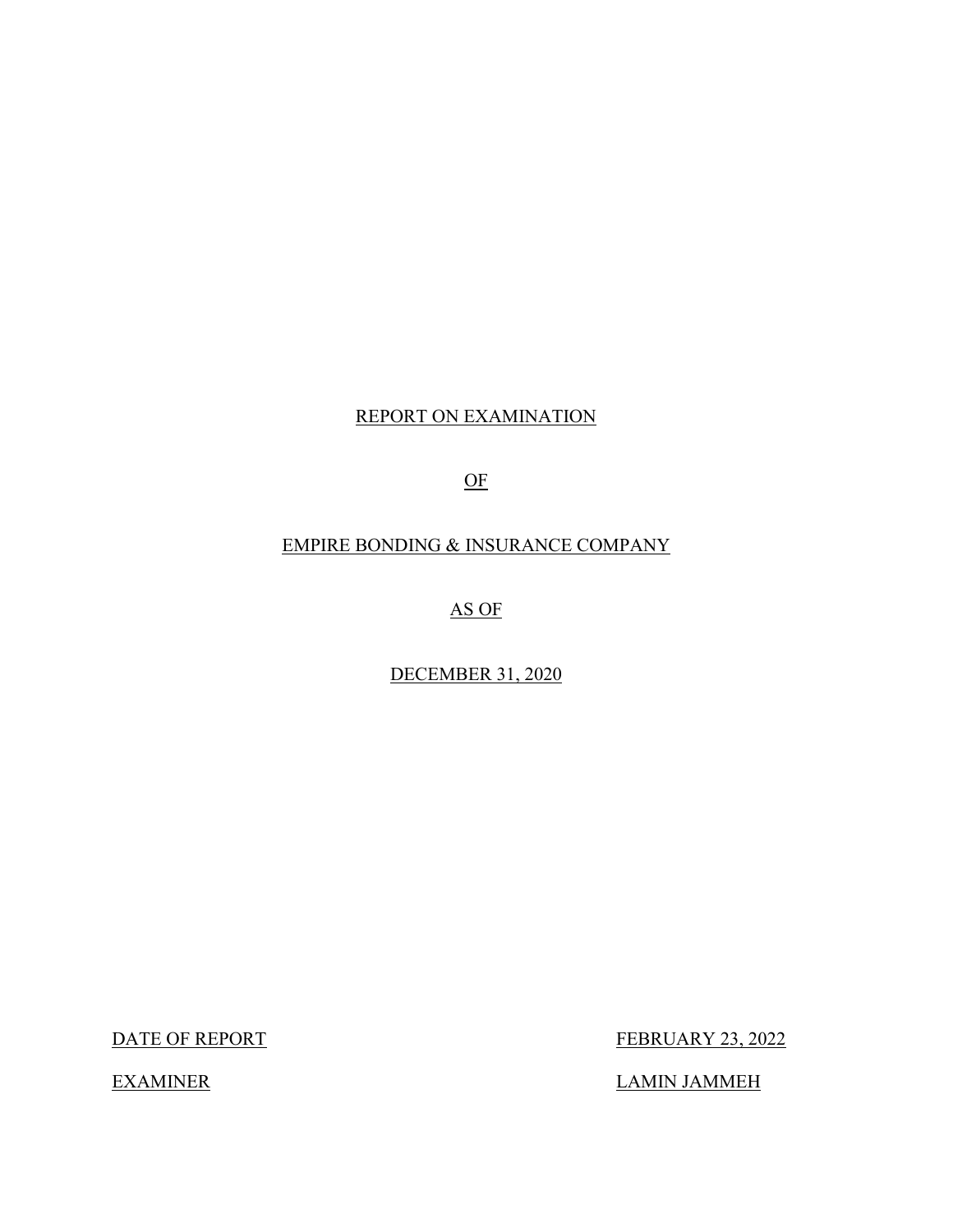## TABLE OF CONTENTS

| <b>ITEM</b> |                                                                                                                                                                        | PAGE NO.                                                  |
|-------------|------------------------------------------------------------------------------------------------------------------------------------------------------------------------|-----------------------------------------------------------|
| 1.          | Scope of examination                                                                                                                                                   | $\overline{2}$                                            |
| 2.          | Description of Company                                                                                                                                                 | 3                                                         |
|             | A. Corporate governance<br>B. Territory and plan of operation<br>C. Reinsurance ceded<br>D. Holding company system<br>E. Significant ratios<br>F. Accounts and records | 3<br>$\begin{array}{c} 4 \\ 5 \\ 5 \\ 7 \end{array}$<br>8 |
| 3.          | <b>Financial statements</b>                                                                                                                                            | 9                                                         |
|             | A. Balance sheet<br>B. Statement of income<br>C. Capital and surplus                                                                                                   | 9<br>11<br>12                                             |
| 4.          | Losses and loss adjustment expenses                                                                                                                                    | 13                                                        |
| 5.          | Subsequent events                                                                                                                                                      | 13                                                        |
| 6.          | Compliance with prior report on examination                                                                                                                            | 14                                                        |
| 7.          | Summary of comments and recommendations                                                                                                                                | 17                                                        |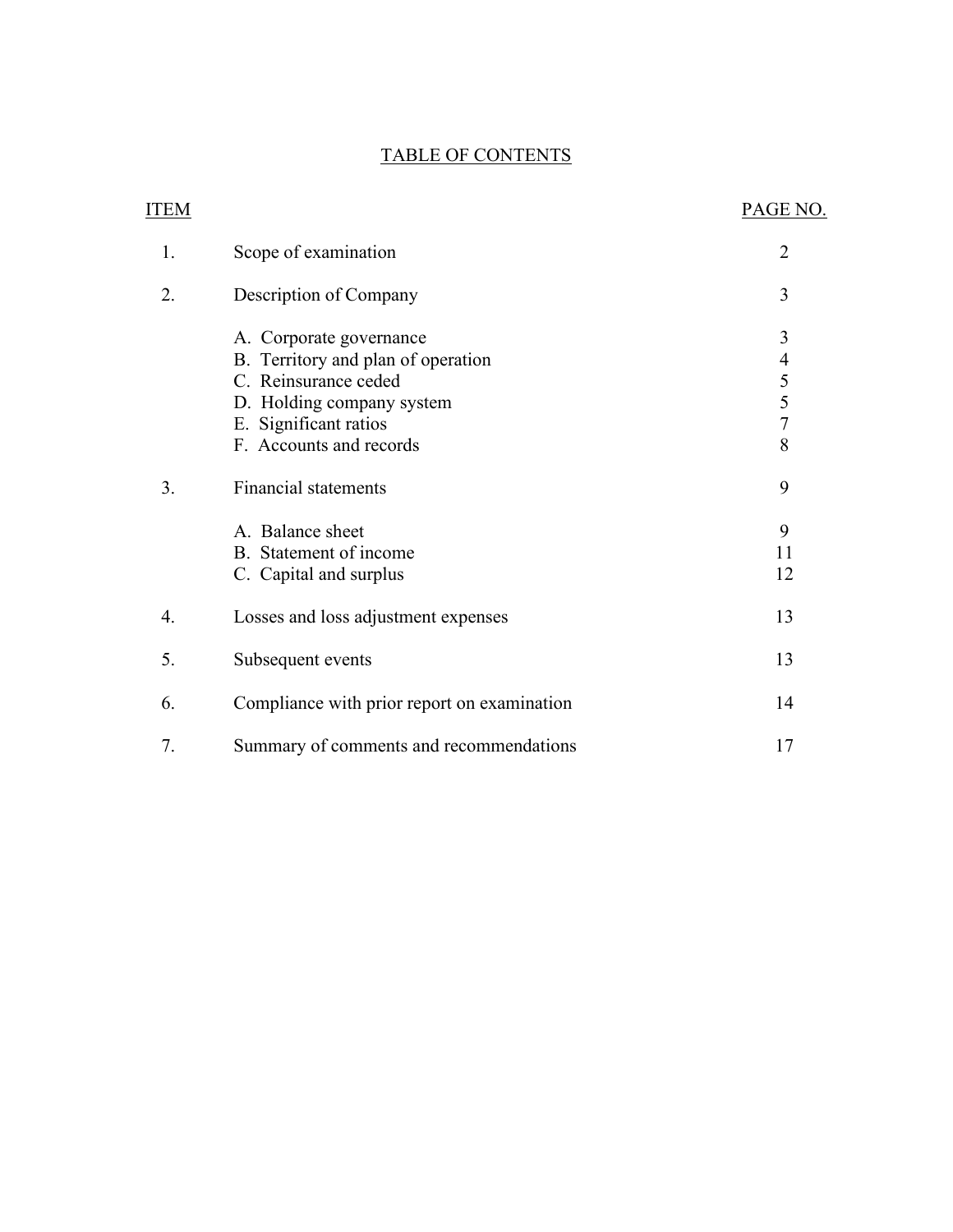

Governor **Superintendent** 

**KATHY HOCHUL ADRIENNE A. HARRIS** 

February 23, 2022

Honorable Adrienne A. Harris Superintendent New York State Department of Financial Services Albany, New York 12257

Madam:

Pursuant to the requirements of the New York Insurance Law, and in compliance with the instructions contained in Appointment Number 32242 dated April 29, 2021, attached hereto, I have made an examination into the condition and affairs of Empire Bonding & Insurance Company as of December 31, 2020, and submit the following report thereon.

Wherever the designation "the Company" appears herein without qualification, it should be understood to indicate Empire Bonding & Insurance Company.

Wherever the term "Department" appears herein without qualification, it should be understood to mean the New York State Department of Financial Services.

Due to the COVID-19 pandemic, this examination was conducted remotely.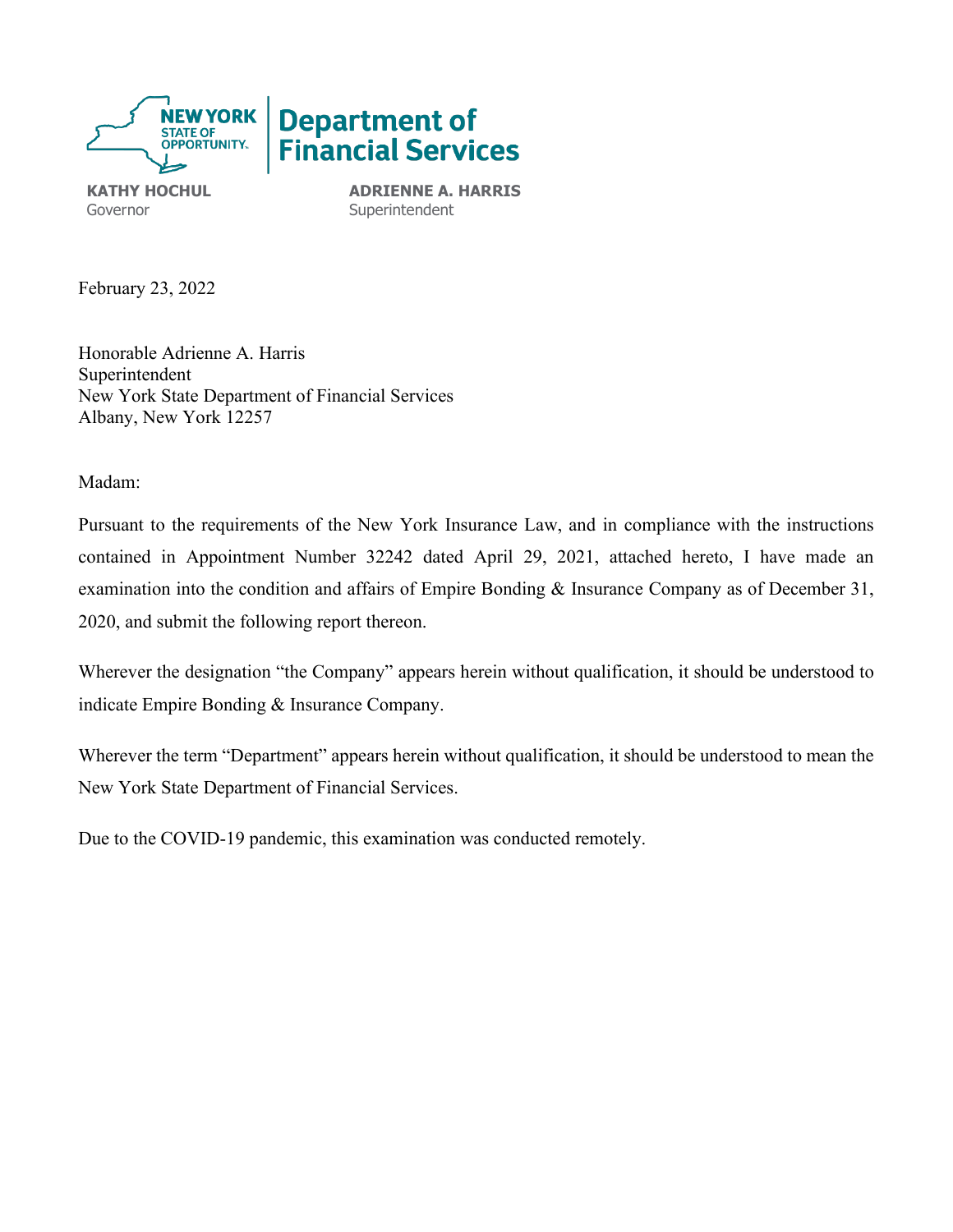#### **1. SCOPE OF EXAMINATION**

<span id="page-3-0"></span> The Department has performed an examination of Empire Bonding & Insurance Company*,* a multistate insurer. The previous examination was conducted as of December 31, 2015. This examination covered the five-year period from January 1, 2016 through December 31, 2020. Transactions occurring subsequent to this period were reviewed where deemed appropriate by the examiner.

 those risks. This examination also includes assessing the principles used and significant estimates made by management, as well as evaluating the overall financial statement presentation, management's compliance with New York laws, statutory accounting principles, and annual statement instructions. This examination was conducted in accordance with the National Association of Insurance Commissioners ("NAIC") Financial Condition Examiners Handbook, which requires that we plan and perform the examination to evaluate the financial condition and identify current and prospective risks of the Company by obtaining information about the Company including corporate governance, identifying and assessing inherent risks within the Company and evaluating system controls and procedures used to mitigate

This examination report includes, but is not limited to, the following:

Company history Management and control Territory and plan of operation Reinsurance Holding company description Financial statement presentation Loss review and analysis Significant subsequent events Summary of recommendations

recommendations contained in the prior report on examination. recommendations contained in the prior report on examination. This report on examination is confined to financial statements and comments on those matters that A review was also made to ascertain what action was taken by the Company with regard to the

involve departures from laws, regulations, or rules, or that are deemed to require explanation or description.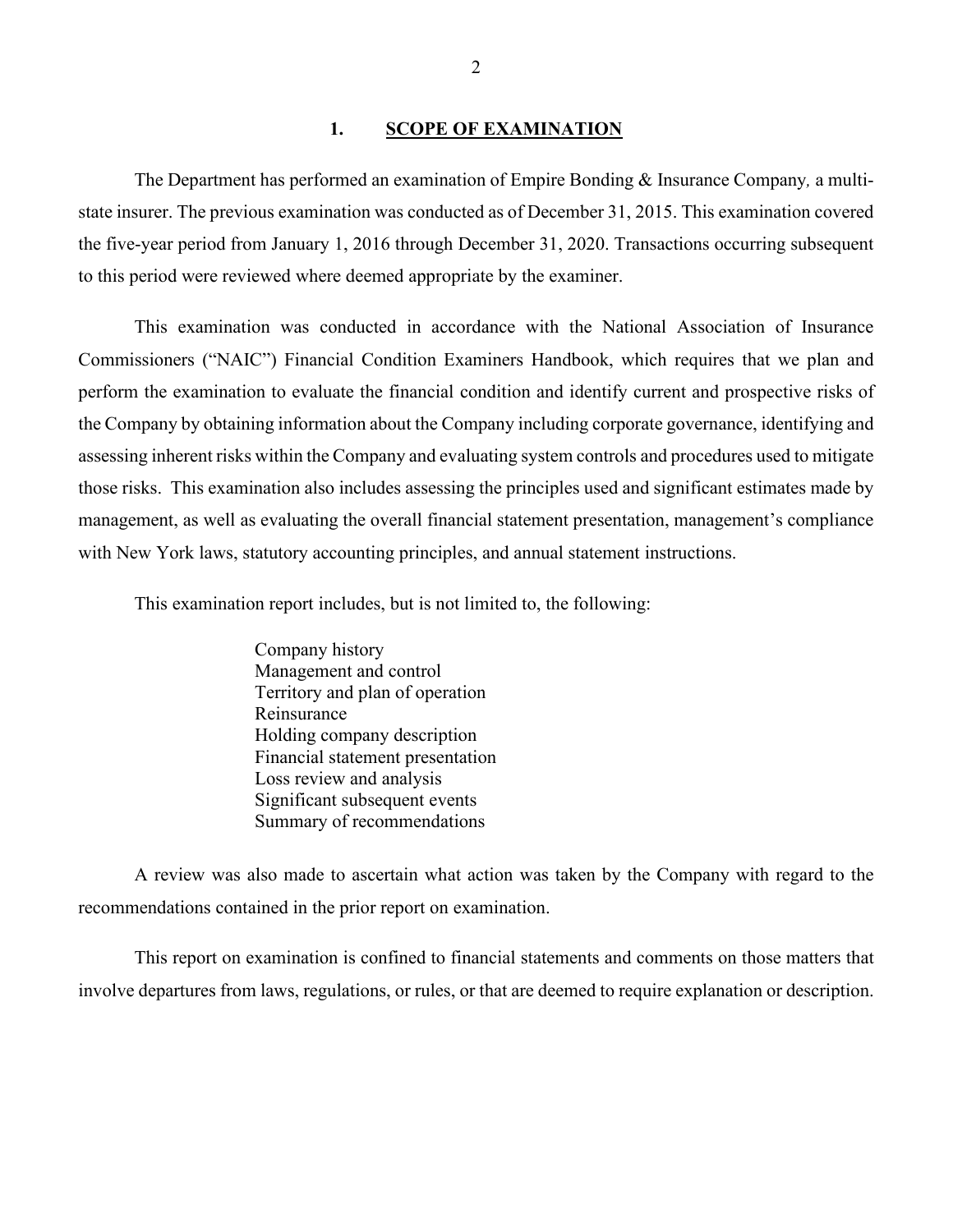#### <span id="page-4-0"></span>**2. DESCRIPTION OF COMPANY**

Empire Bonding & Insurance Company was incorporated under the laws of the State of New York on February 25, 2008. It became licensed and commenced business on April 26, 2011. The Company is a wholly-owned subsidiary of Empire Surety Holdings, Inc. ("Empire Surety"), which in turn is owned equally by Michelle Esquenazi, Wendy Fordin, and Jason Fordin.

#### <span id="page-4-1"></span>A. Corporate Governance

 of directors consisting of not less than 13 nor more than 15 members The board meets four times during Pursuant to the Company's charter and by-laws, management of the Company is vested in a board each calendar year. At December 31, 2020, the board of directors was comprised of the following thirteen members:

| Name and Residence                        | <b>Principal Business Affiliation</b>                            |
|-------------------------------------------|------------------------------------------------------------------|
| Mario Esquenazi<br>Oceanside, NY          | Retired                                                          |
| Michael C. Esquenazi<br>Staten Island, NY | Agent,<br><b>Empire Bail Bonds</b>                               |
| Michelle Esquenazi<br>Oceanside, NY       | President,<br>Empire Bonding & Insurance Company                 |
| Sheila Esquenazi<br>Oceanside, NY         | Homemaker                                                        |
| Barbara Fordin<br>Oceanside, NY           | Retired                                                          |
| Hallie Fordin<br>Bellmore, NY             | Part-Time Substitute Teacher,<br><b>Bellmore School District</b> |
| Jason Fordin<br>Bellmore, NY              | Treasurer,<br>Empire Bonding & Insurance Company                 |
| Wendy Fordin<br>Oceanside, NY             | Secretary,<br>Empire Bonding & Insurance Company                 |
| Penny Fuller<br>Phoenix, AZ               | President,<br>Accounting N More Inc. aka Fuller & Assoc. Inc.    |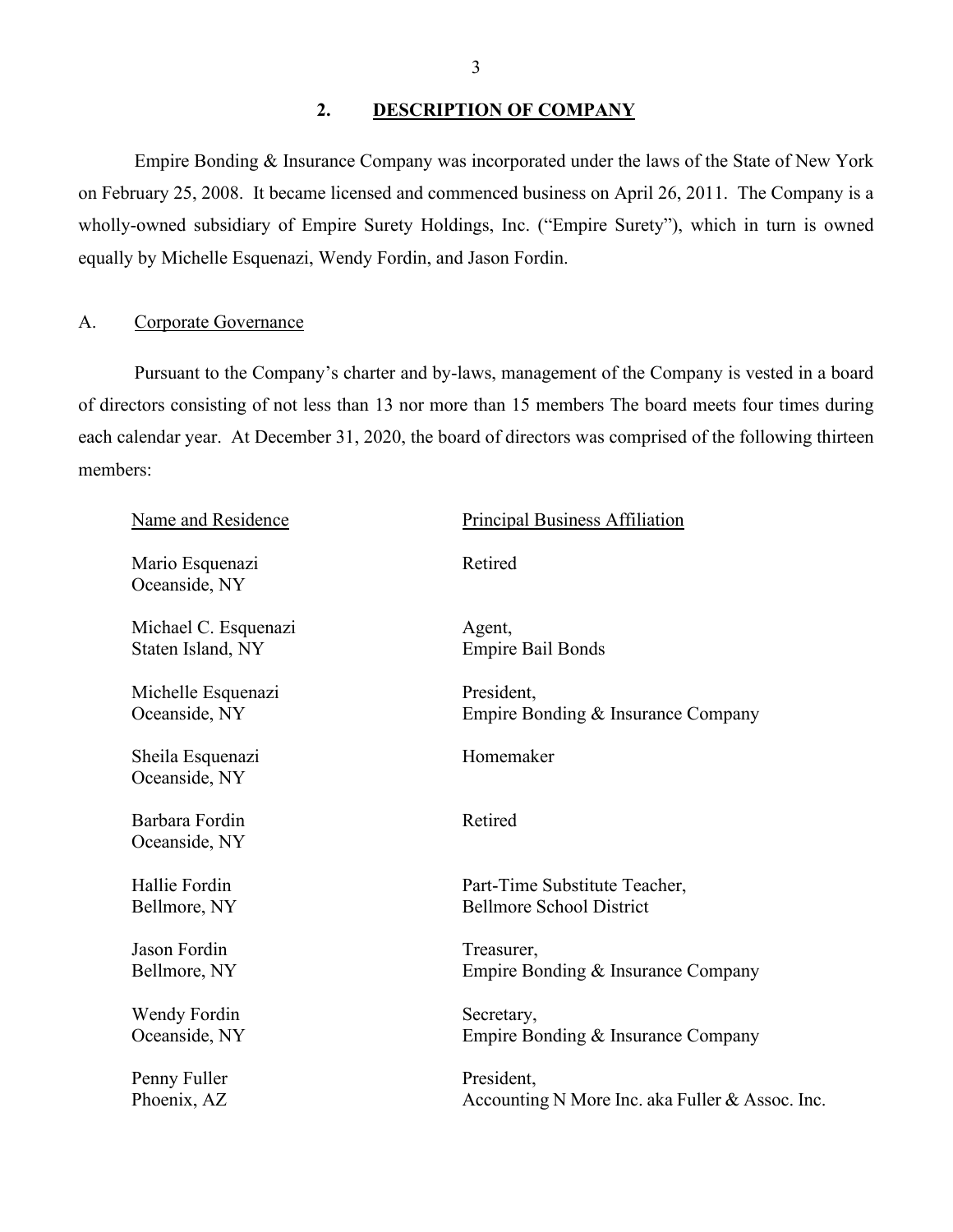| Name and Residence                | Principal Business Affiliation                              |
|-----------------------------------|-------------------------------------------------------------|
| Eileen Goldberg<br>Old Bridge, NJ | Retired                                                     |
| Robert Goldberg<br>Old Bridge, NJ | Retired                                                     |
| Ilana Kauffman<br>Farmingdale, NY | Vice President,<br>Empire Bonding & Insurance Company       |
| Shayna R. Lee<br>Royal Oak, MI    | Part-Time Substitute Teacher,<br>Southfield School District |

A review noted that there was a discrepancy between the charter and by-laws pertaining to the maximum number of directors. Based on that, it was recommended that the Company amend the charter or by-laws to ensure that there is no conflict between the provisions of the charter and by-laws. During the examination period, the Company amended its by-laws to comply with its charter.

The review of the board of directors' minutes revealed that the board members were not provided with a financial and actuarial review. The prior report also contains a similar finding.

<span id="page-5-1"></span> It is again recommended that the board members be provided with a financial and actuarial review and document such in the board meeting minutes.

As of December 31, 2020, the principal officers of the Company were as follows:

Name Title

Michelle Esquenazi Wendy Fordin Jason Fordin Ilana Kauffman

President Secretary Treasurer Vice President

#### <span id="page-5-0"></span>B. Territory and Plan of Operation

As of December 31, 2020, the Company was licensed to write business in Alabama, Alaska, Arizona, New York, Mississippi, and Pennsylvania. The Company became licensed in Alabama, Alaska, Arizona, and Mississippi in 2020. During the examination period, the Company wrote business solely in New York.

4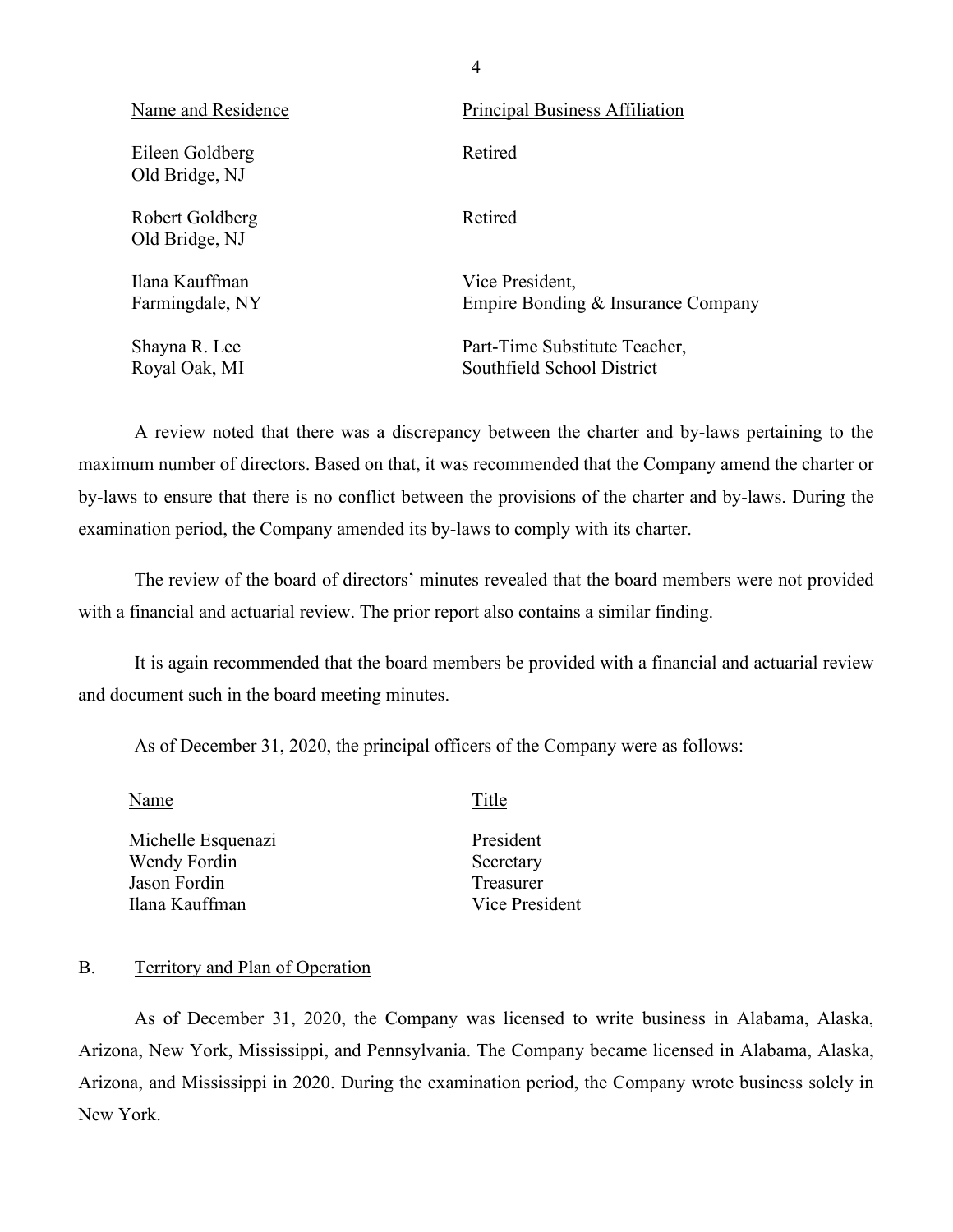As of the examination date, the Company was authorized to write fidelity and surety insurance as defined in paragraph 16 of Section 1113 (a) of the New York Insurance Law. Based upon the line of business for which the Company is licensed and the Company's current capital structure, and pursuant to the requirements of Articles 13, 41, and 68 of the New York Insurance Law, the Company is required to maintain a minimum surplus to policyholders in the amount of \$1,000,000.

The Company did not assume any premiums during the examination period. The following schedule shows the direct premiums written by the Company for the period under examination:

| Calendar Year | <b>Total Gross Premiums</b> |
|---------------|-----------------------------|
| 2016          | \$866,155                   |
| 2017          | \$969,745                   |
| 2018          | \$894,658                   |
| 2019          | \$714,951                   |
| 2020          | \$452,508                   |

<span id="page-6-0"></span> The Company writes fidelity and surety (bail bonds, motor vehicle forfeiture bonds, license & permit bonds, court bonds, and other miscellaneous commercial bonds). The decline in premiums written is mainly attributable to the change in bail bond legislation in New York effective January 1, 2020. Seventyeight percent of the business is written through the following five affiliated producer agents: Empire Bonding Agency, Inc., Jawam Inc., SIM 3 Corporation, SIM 3 Management Corp., and Bail Bond AAAA Empire Agency Inc.

#### C. Reinsurance Ceded

The Company does not have any ceded reinsurance.

#### <span id="page-6-1"></span>D. Holding Company System

 which in turn is owned equally by Michelle Esquenazi, Wendy Fordin, and Jason Fordin. Both companies The Company is a wholly-owned subsidiary of Empire Surety Holdings, Inc. ("Empire Surety"), are governed by the same set of directors and officers.

A review of the Holding Company Registration Statements filed with this Department indicated that such filings were complete and were filed in a timely manner pursuant to Article 15 of the New York Insurance Law and Department Regulation 52.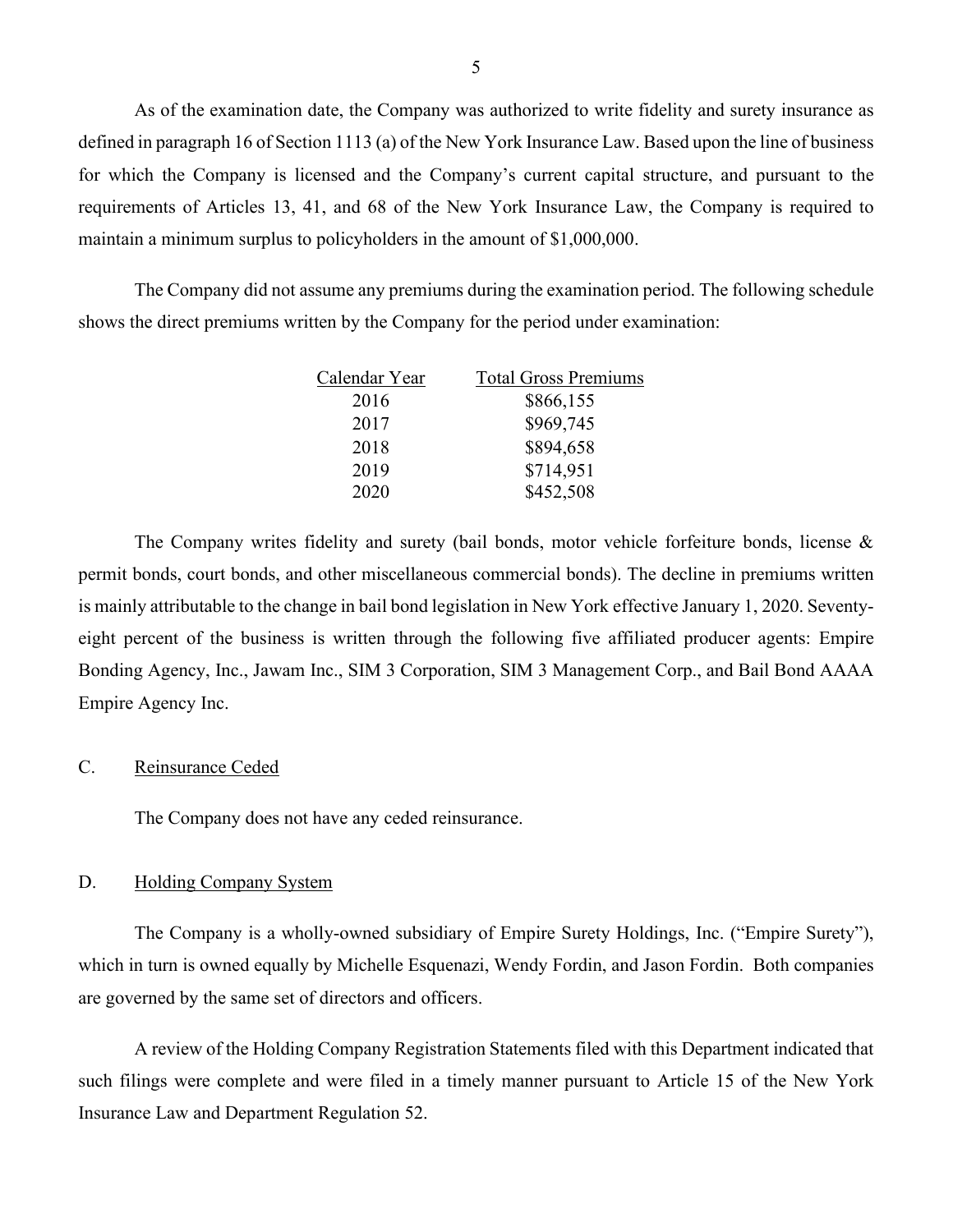

The following is an unabridged chart of the holding company system at December 31, 2020:

#### Holding Company Agreements

At December 31, 2020, the Company was party to the following agreements with other members of its holding company system:

#### Tax Allocation Agreement

 been due by the Company if it were not included in the consolidated group and had filed its pro forma taxes would be due, if any, for such consolidated return year, determined as if the portion of the taxable  year in which Empire is included in the consolidated group were a separate return. Effective January 1, 2011, the Company entered into a tax allocation agreement with Empire Surety. Pursuant to the terms of the agreement, the Company shall make periodic payments of estimated tax to Empire Surety, in such amounts as, and by the dates on which, payments of estimated amounts would have return. The balance of the tax due for the taxable year shall be paid no later than the date on which such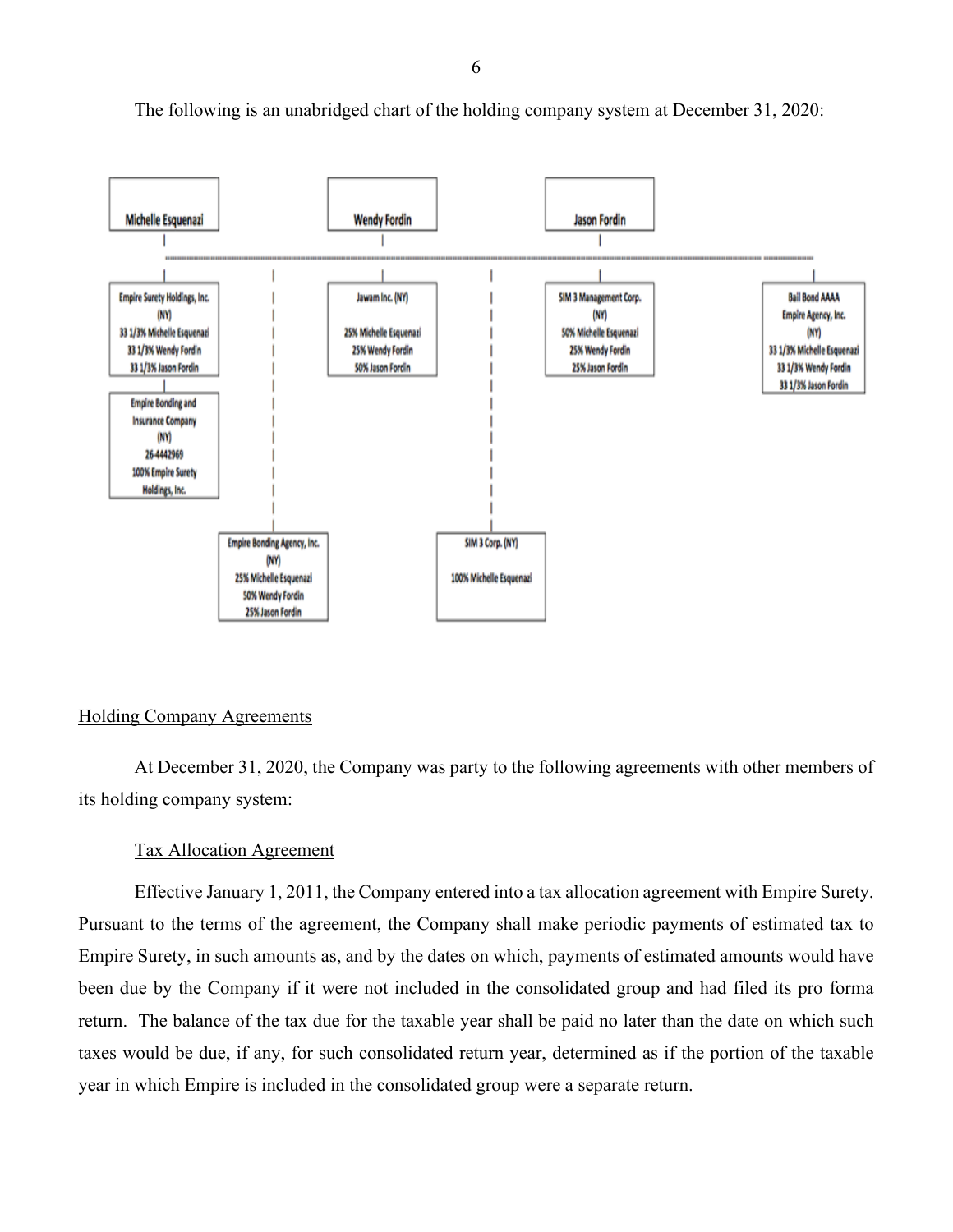This agreement was filed with the Department in accordance with Department Circular Letter No. 33 (1979).

#### Producer Agreements

 The producer agreements were amended several times since inception. The Company and these producers are members of the same holding company system as defined in Article 15 of the New York Insurance Law. Effective February 1, 2010, the Company entered into separate producer agreements with Empire Bonding Agency, Inc., Jawam Inc., Sim 3 Corporation, and Sim 3 Management Corp. Effective June 1, 2013, the Company also entered into a producer agreement with Bail Bond AAAA Empire Agency, Inc. The producer agreements set forth terms and conditions whereby the Company appoints the producers as agencies of the Company, for the purposes of soliciting and writing bail bonds.

#### Service Agreement

 performing services for the Company. The allocation and classification of shared expenses will be made Effective February 10, 2010, the Company entered into a service agreement with Empire Bonding Agency, Inc. ("Empire"), an affiliate of the Company. The agreement sets forth the terms and conditions whereby Empire agrees to provide administrative, investment, and legal services to the Company. Pursuant to the agreement, Empire shall provide an allocation to the Company of the estimated cost and expense of in accordance with Department Regulation 30.

 duties have been performed internally by the Company and the service agreement has not been utilized. Therefore, no expenses have been shared to date. The examiner noted that although the Company entered into a service agreement with Empire, the

 All of the above agreements were submitted to the Department and non-disapproved pursuant to Section 1505(d)(3) of the New York Insurance Law.

#### <span id="page-8-0"></span>E. Significant Ratios

 ranges set forth in the Insurance Regulatory Information System of the NAIC. The Company's operating ratios, computed as of December 31, 2020, fall within the benchmark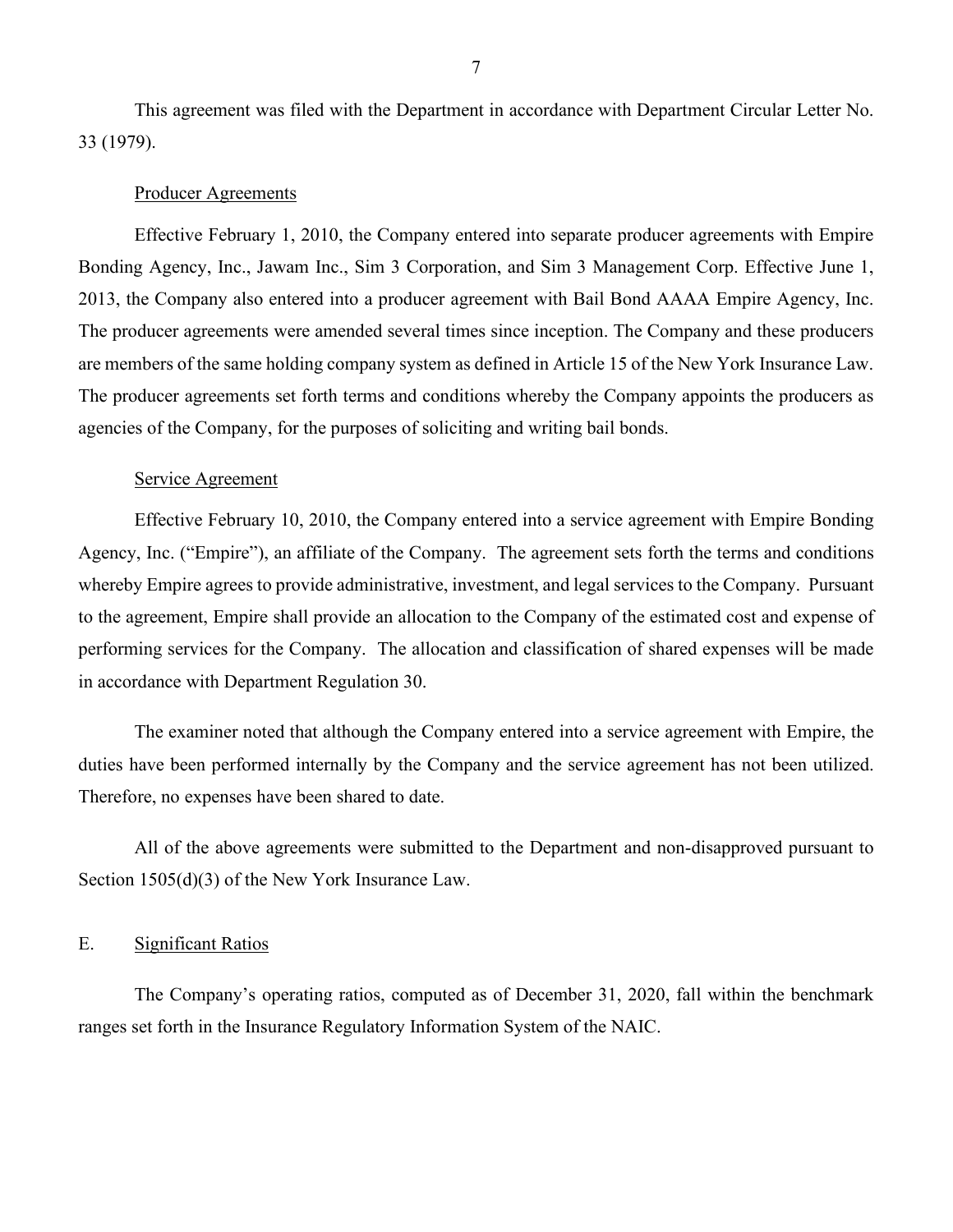| <b>Operating Ratios</b>                        | Result |
|------------------------------------------------|--------|
| Net premiums written to policyholders' surplus | 15%    |
| Adjusted liabilities to liquid assets          | 44%    |
| Two-year overall operating                     | 77%    |

#### **Underwriting Ratios**

The underwriting ratios presented below are on an earned/incurred basis and encompass the fiveyear period covered by this examination:

|                                              | Amount      | Ratio    |
|----------------------------------------------|-------------|----------|
| Losses and loss adjustment expenses incurred | \$218,805   | $5.44\%$ |
| Other underwriting expenses incurred         | 2,360,794   | 58.74%   |
| Net underwriting gain                        | 1,439,807   | 35.82%   |
|                                              |             |          |
| Premiums earned                              | \$4,019,406 | 100.00%  |

 The Company's reported risk-based capital ("RBC") score was1,493.4% at December 31, 2020*.* The RBC score is a measure of the minimum amount of capital appropriate for a reporting entity to support its overall business operations in consideration of its size and risk profile. An RBC score of 200% or below can result in regulatory action.

There were no financial adjustments in this report that impacted the Company's RBC score.

#### <span id="page-9-0"></span>F. Accounts and Records

 Examination review of the filed annual statements for all years under examination revealed that the Company failed to complete Schedule Y, Part 2. The prior examination report also contained the same finding.

Therefore, it is again recommended that the Company exercise greater care in the preparation of its filed annual statement and ensure that it complies with the NAIC annual statement instructions.

Subsequent to the examination period, the Company has complied with this recommendation.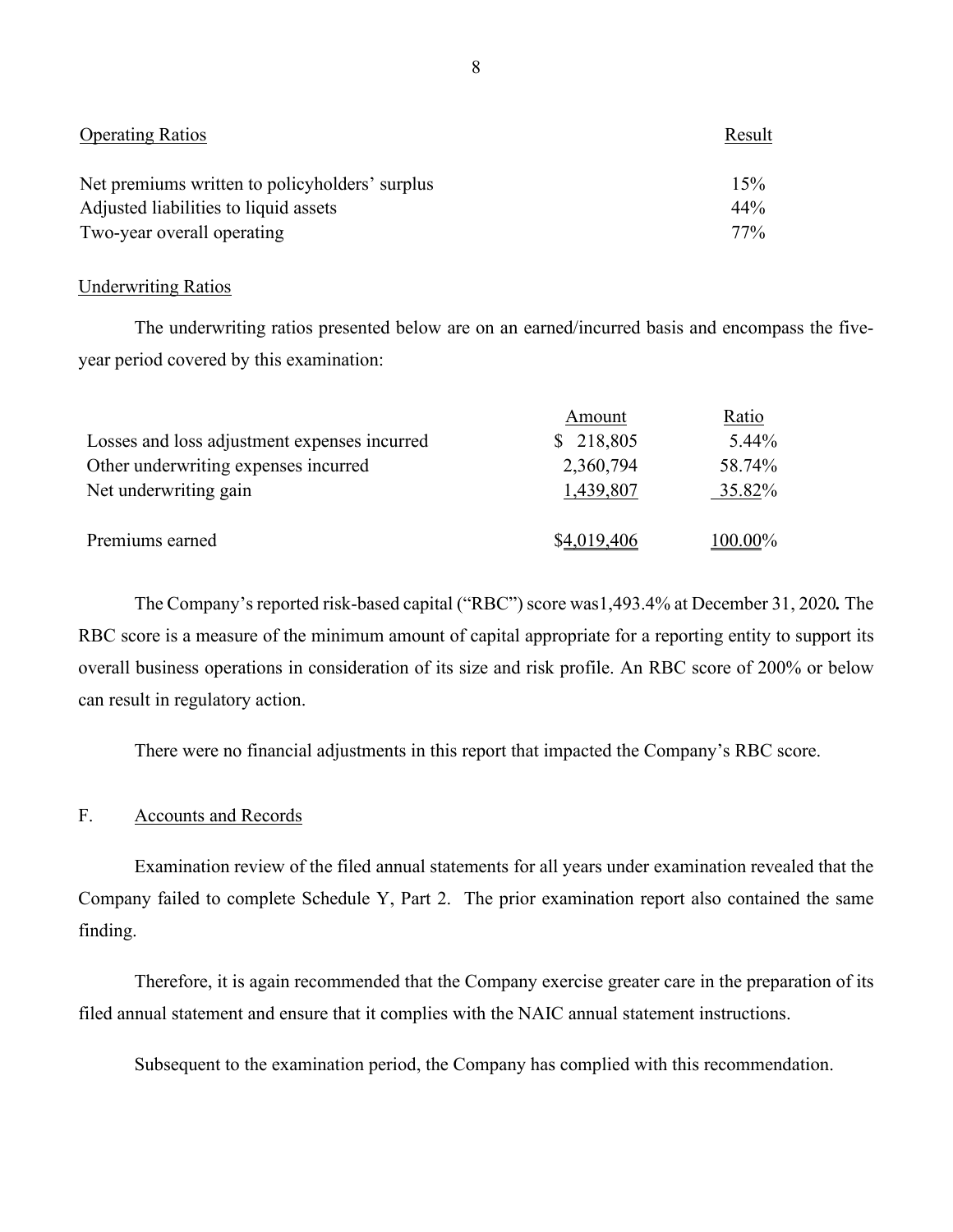## **3. FINANCIAL STATEMENTS**

## <span id="page-10-1"></span><span id="page-10-0"></span>A. Balance Sheet

The following shows the assets, liabilities, and surplus as regards policyholders as of December 31, 2020, as reported by the Company:

## Assets

| 1 200 <del>0</del> 00                             | Assets      | Nonadmitted<br>Assets     | Net Admitted<br>Assets |
|---------------------------------------------------|-------------|---------------------------|------------------------|
| <b>Bonds</b>                                      | \$2,365,316 | $\mathcal{S}$<br>$\theta$ | \$2,365,316            |
| Common stocks                                     | 316,864     | 0                         | 316,864                |
| Cash, cash equivalents and short-term investments | 2,608,972   | 0                         | 2,608,972              |
| Investment income due and accrued                 | 29,411      | $\overline{0}$            | 29,411                 |
| Uncollected premiums and agents' balances in the  |             |                           |                        |
| course of collection                              | 61,354      | 0                         | 61,354                 |
| Net deferred tax asset                            | 27,652      | 422                       | 27,230                 |
| Deposits                                          | 25,000      | $\theta$                  | 25,000                 |
| Startup cost                                      | 6,661       | 6,661                     |                        |
| Total assets                                      | \$5,441,230 | \$7,083                   | \$5,434,147            |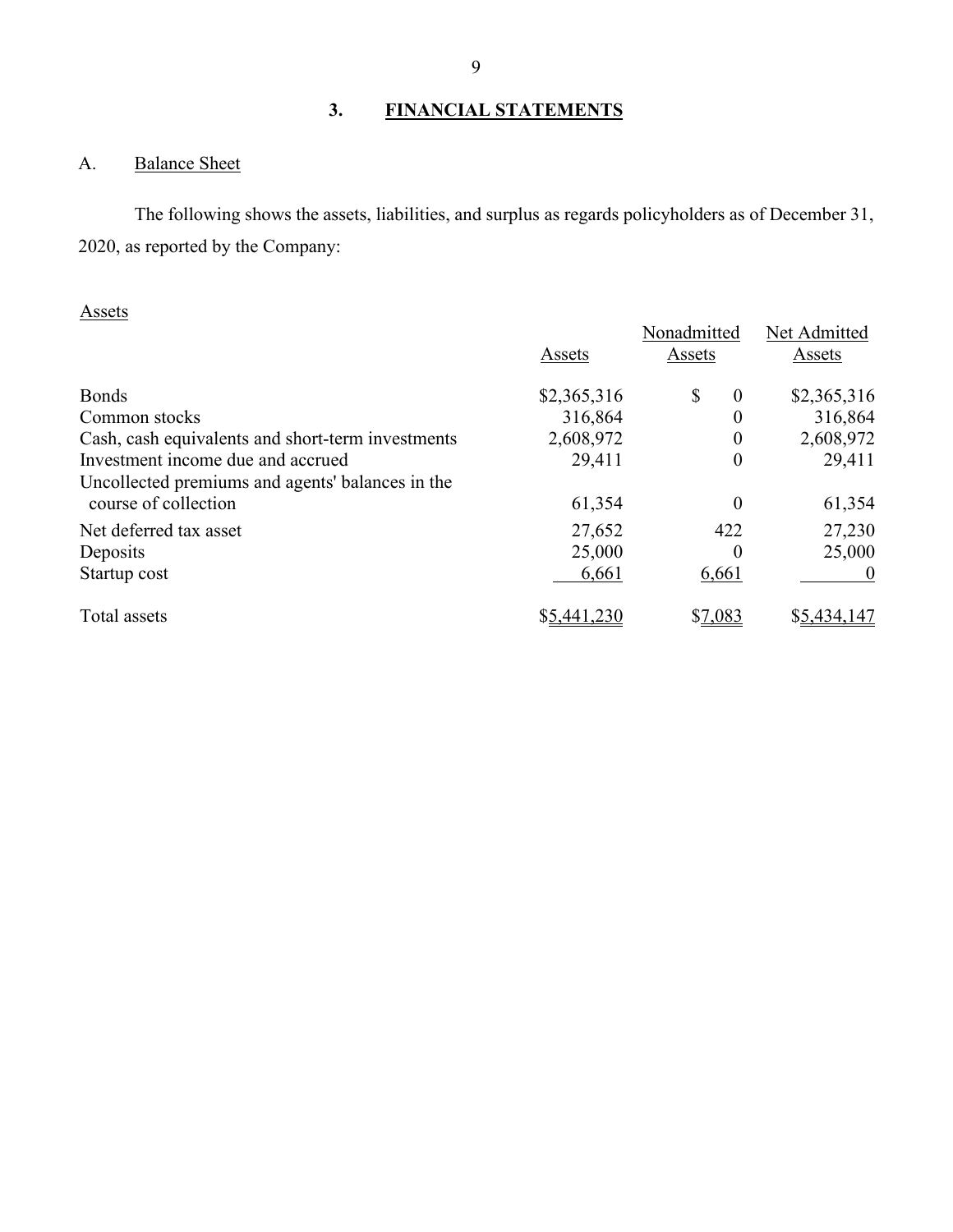## Liabilities, Surplus and Other Funds

## **Liabilities**

| Losses and loss adjustment expenses                     | 150,000<br>$\mathbb{S}$ |
|---------------------------------------------------------|-------------------------|
| Other expenses (excluding taxes, licenses and fees)     | 68,894                  |
| Taxes, licenses and fees (excluding federal and foreign |                         |
| income taxes)                                           | 21,041                  |
| Current federal and foreign income taxes                | (24, 789)               |
| Borrowed money and interest thereon                     | 52,591                  |
| Unearned premiums                                       | 255,283                 |
| Amounts withheld or retained by company for account of  |                         |
| others                                                  | 1,179,167               |
| Buff payable                                            | 658,954                 |
| <b>Total liabilities</b>                                | \$2,361,141             |
|                                                         |                         |
| Surplus and Other Funds                                 |                         |
| Common capital stock                                    | \$1,000,000             |

| Common capital stock                       | \$1,000,000 |
|--------------------------------------------|-------------|
| Gross paid in and contributed surplus      | 562,571     |
| Unassigned funds (surplus)                 | 1,510,435   |
| Surplus as regards policyholders           | 3,073,006   |
| Total liabilities, surplus and other funds | \$5,434,147 |

Note: The Internal Revenue Service has not audited tax returns covering tax years 2016 through 2020. The examiner is unaware of any potential exposure of the Company to any tax assessment and no liability has been established herein relative to such contingency.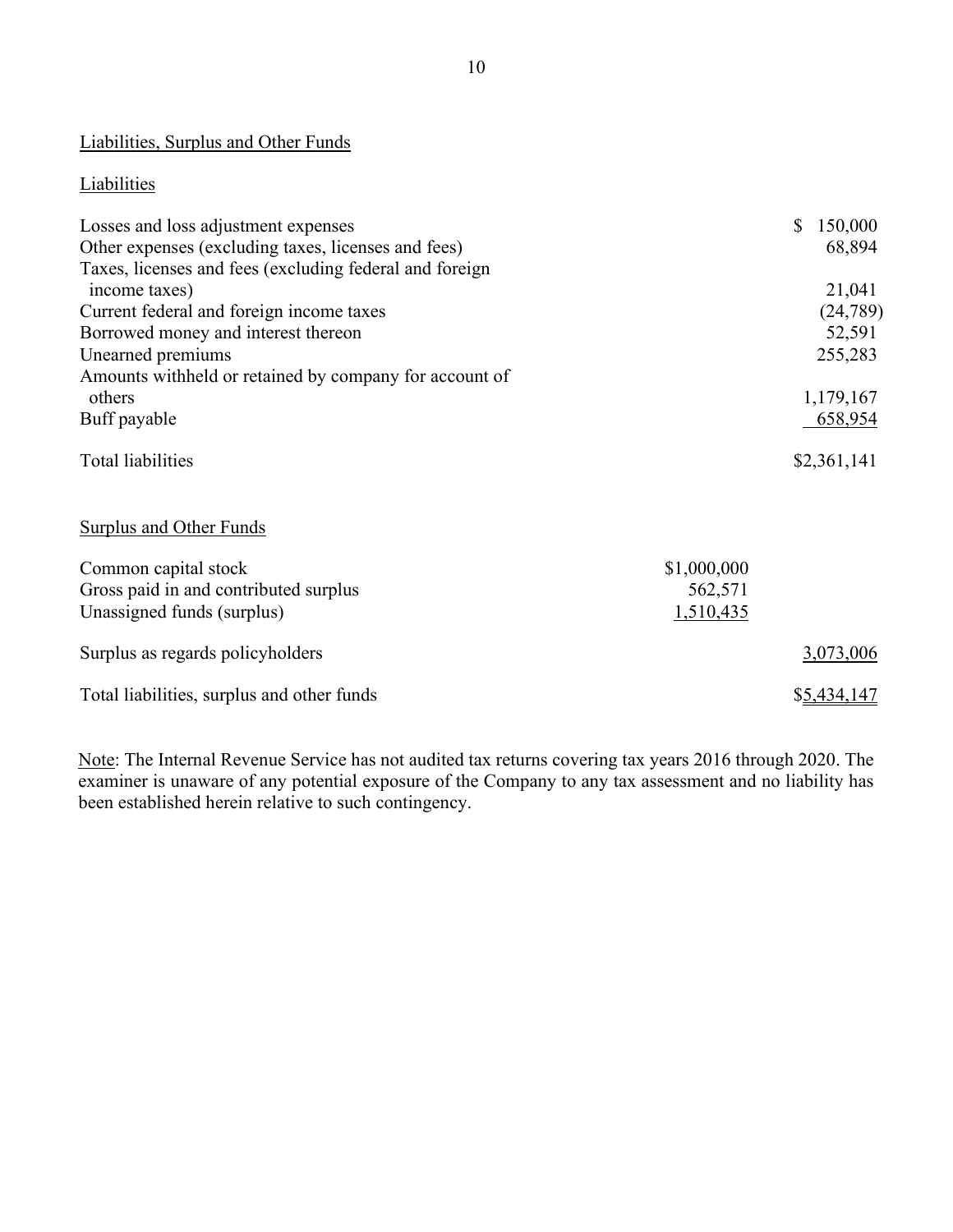## <span id="page-12-0"></span>B. Statement of Income

 The net income for the examination period as reported by the Company was \$1,161,353*,* as detailed below:

| <b>Underwriting Income</b>                                                                          |                        |             |
|-----------------------------------------------------------------------------------------------------|------------------------|-------------|
| Premiums earned                                                                                     |                        | \$4,019,406 |
| Deductions:<br>Losses and loss adjustment expenses incurred<br>Other underwriting expenses incurred | \$218,805<br>2,360,794 |             |
| Total underwriting deductions                                                                       |                        | 2,579,599   |
| Net underwriting gain                                                                               |                        | \$1,439,807 |
| Investment Income                                                                                   |                        |             |
| Net investment income earned<br>Net realized capital gains                                          | \$227,829<br>(22,515)  |             |
| Net investment gain or (loss)                                                                       |                        | 205,314     |
| Other Income                                                                                        |                        |             |
| Aggregate write-ins for miscellaneous income                                                        | (1,783)                |             |
| Total other income                                                                                  |                        | (1,783)     |
| Net income after dividends to policyholders but before federal                                      |                        | \$1,643,338 |
| and foreign income taxes<br>Federal and foreign income taxes incurred                               |                        | 481,985     |
| Net income                                                                                          |                        | \$1,161,353 |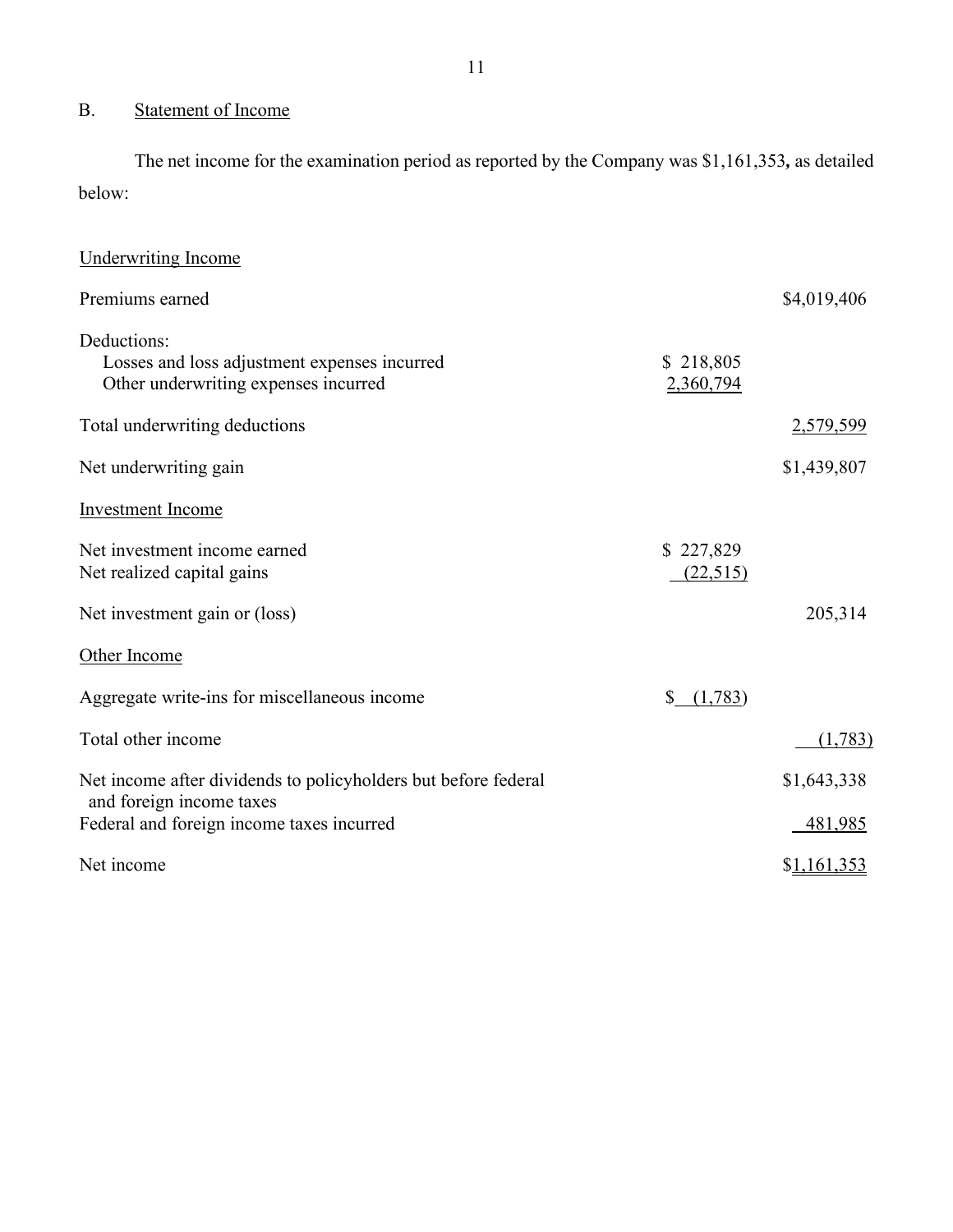#### <span id="page-13-0"></span>C. Capital and Surplus

 Capital paid in is \$1,000,000 consisting of 100 shares of \$10,000 par value per share common stock. Gross paid in and contributed surplus is \$562,571. Gross paid in and contributed surplus and capital paid in remained the same during the examination period.

 January 1, 2016, through December 31, 2020, as reported by the Company, detailed as follows: Surplus as regards policyholders increased \$1,080,616 during the five-year examination period

### Surplus as regards policyholders as reported by the Company as of December 31, 2015  $$1,992,390$

|                                                 | Gains in<br><b>Surplus</b> | Losses in<br><b>Surplus</b> |             |
|-------------------------------------------------|----------------------------|-----------------------------|-------------|
| Net income                                      | \$1,161,353                |                             |             |
| Net unrealized capital gains                    | 37,529                     |                             |             |
| Change in net deferred income tax               |                            | 2,868                       |             |
| Change in nonadmitted assets                    | 23,008                     |                             |             |
| Dividends to stockholders                       |                            | 137,975                     |             |
| Aggregate write-ins for gains and losses in     |                            |                             |             |
| surplus (Others)                                | $\boldsymbol{0}$           | 431                         |             |
| Total gains and losses                          | \$1,221,890                | \$141,274                   |             |
| Net increase (decrease) in surplus              |                            |                             | 1,080,616   |
| Surplus as regards policyholders as reported by |                            |                             |             |
| the Company as of December 31, 2020             |                            |                             | \$3,073,006 |

No adjustments were made to surplus as a result of this examination.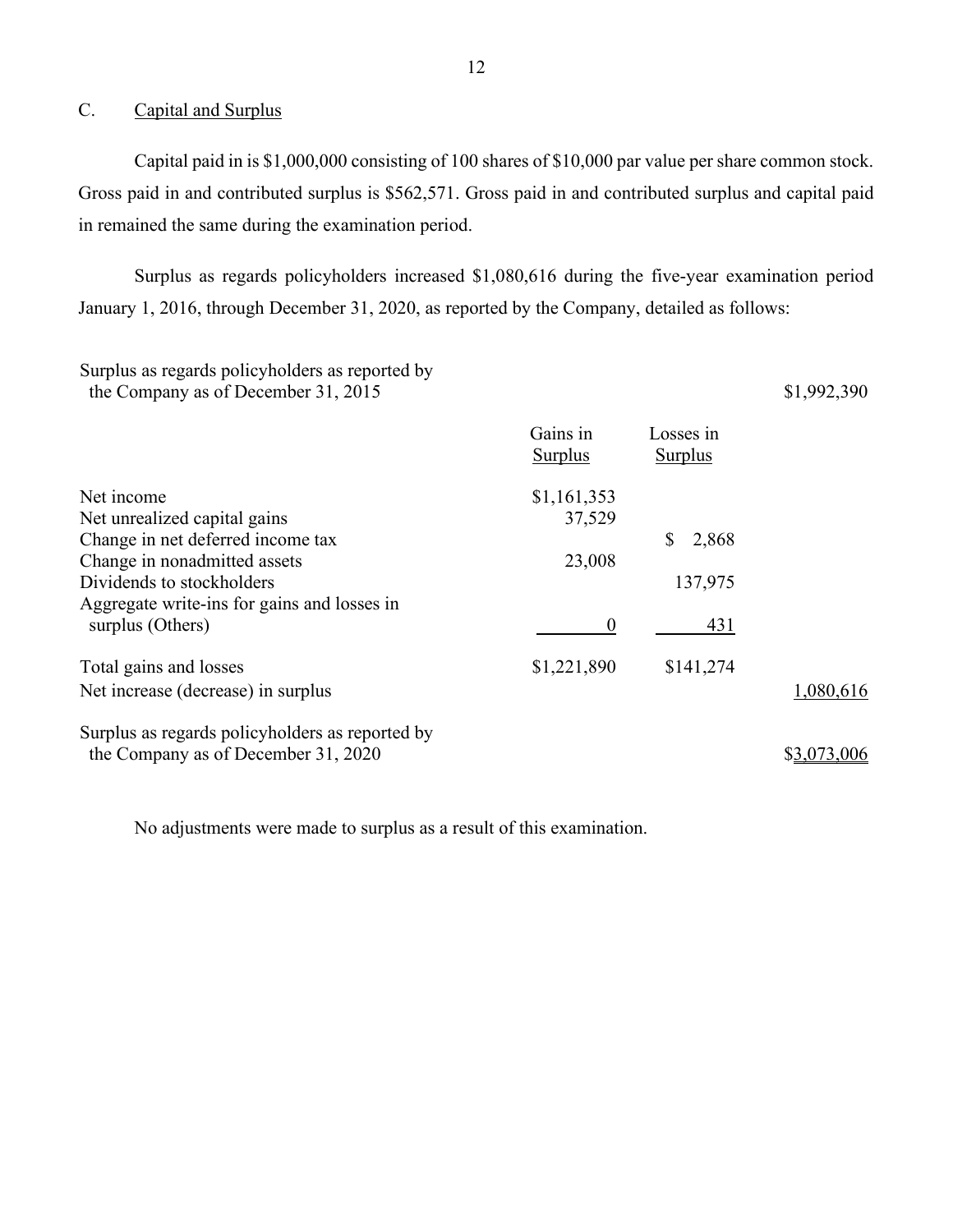#### **4. LOSSES AND LOSS ADJUSTMENT EXPENSES**

<span id="page-14-0"></span> Company as of December 31, 2020. The examination analysis of the loss and loss adjustment expense accounting principles, including SSAP No. 55. The examination liability for the captioned items of \$150,000 is the same as reported by the reserves was conducted in accordance with generally accepted actuarial standards of practice and statutory

<span id="page-14-2"></span> reserve is allocated to defense and cost containment ("DCC") expenses. However, based on the Company's During the period under examination, 100% of the Company's loss adjustment expense ("LAE") historical paid data, it is recommended that the Company allocate 80% of the LAE reserve to adjusting and other expenses, and the remaining 20% to DCC. While this is lower than indicated by Schedule P, it offers some flexibility as the Company continues to grow.

#### **5. SUBSEQUENT EVENTS**

<span id="page-14-1"></span> with significant uncertainty remaining regarding the full effect of COVID-19 on the U.S. and global necessary action if a solvency concern arises. On March 11, 2020, the World Health Organization declared an outbreak of a novel coronavirus ("COVID-19") pandemic. The COVID-19 pandemic has continued to develop throughout 2020 and 2021, insurance and reinsurance industry. At the time of releasing this report, the examination's review noted that there has not been a significant impact to the Company. The Department has been in communication with the Company regarding the impact of COVID-19 on its business operations and financial position. The Department continues to closely monitor the impact of the pandemic on the Company and will take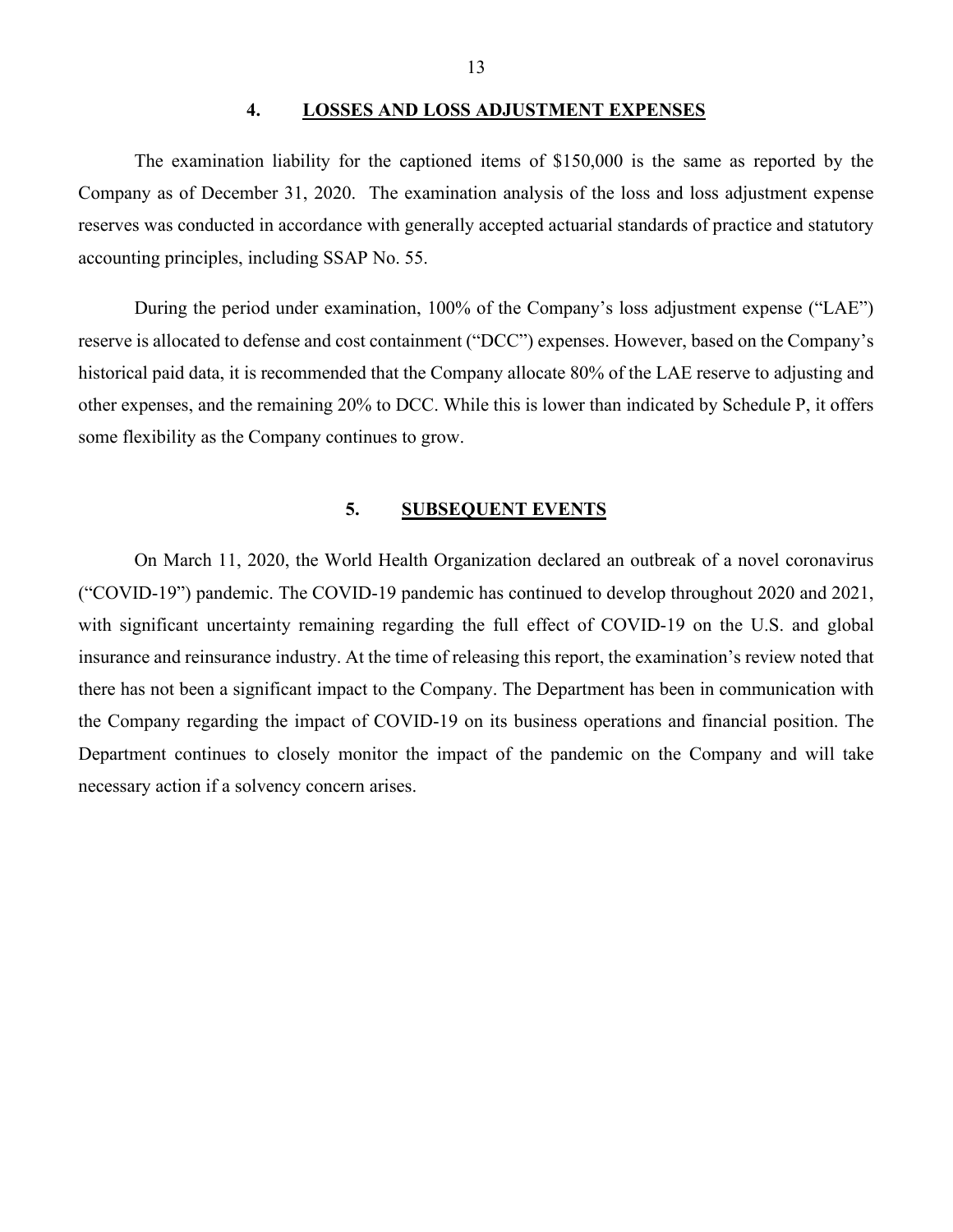## <span id="page-15-0"></span>**6. COMPLIANCE WITH PRIOR REPORT ON EXAMINATION**

The prior report on examination contained 16 recommendations as follows (page numbers refer to the prior report):

## ITEM PAGE NO.

## A. i. It was recommended that board members who are unable or unwilling to Management attend meetings consistently should resign or be replaced. 5 The Company has complied with this recommendation ii. It was recommended that the board members be provided with a financial and actuarial review and document such in the board meeting minutes. 5 The Company has not complied with this recommendation. A similar recommendation has been made in this report iii. It was recommended that the board members agree with and approve the contents of the prior meeting minutes. 5 The Company has complied with the recommendation iv. It was recommended that the Company ensure that the board and committee meeting minutes include details of the proceedings of the board and committee meetings. 5 The Company has complied with this recommendation v. It was recommended that the Company amend its charter or by-laws so that both documents agree to the date of the annual shareholder's meeting. 6 The Company has complied with this recommendation vi. It was recommended that the Company re-evaluate board member Russell Lusterman's duties for the Company so as to avoid a conflict of interest. 6 Subsequent to the examination date, the Company has complied with this recommendation B. i. It was recommended that the Company review its tax allocation Holding Company System 9

agreement and ensure that it is in compliance with Department Circular Letter No. 33 (1979).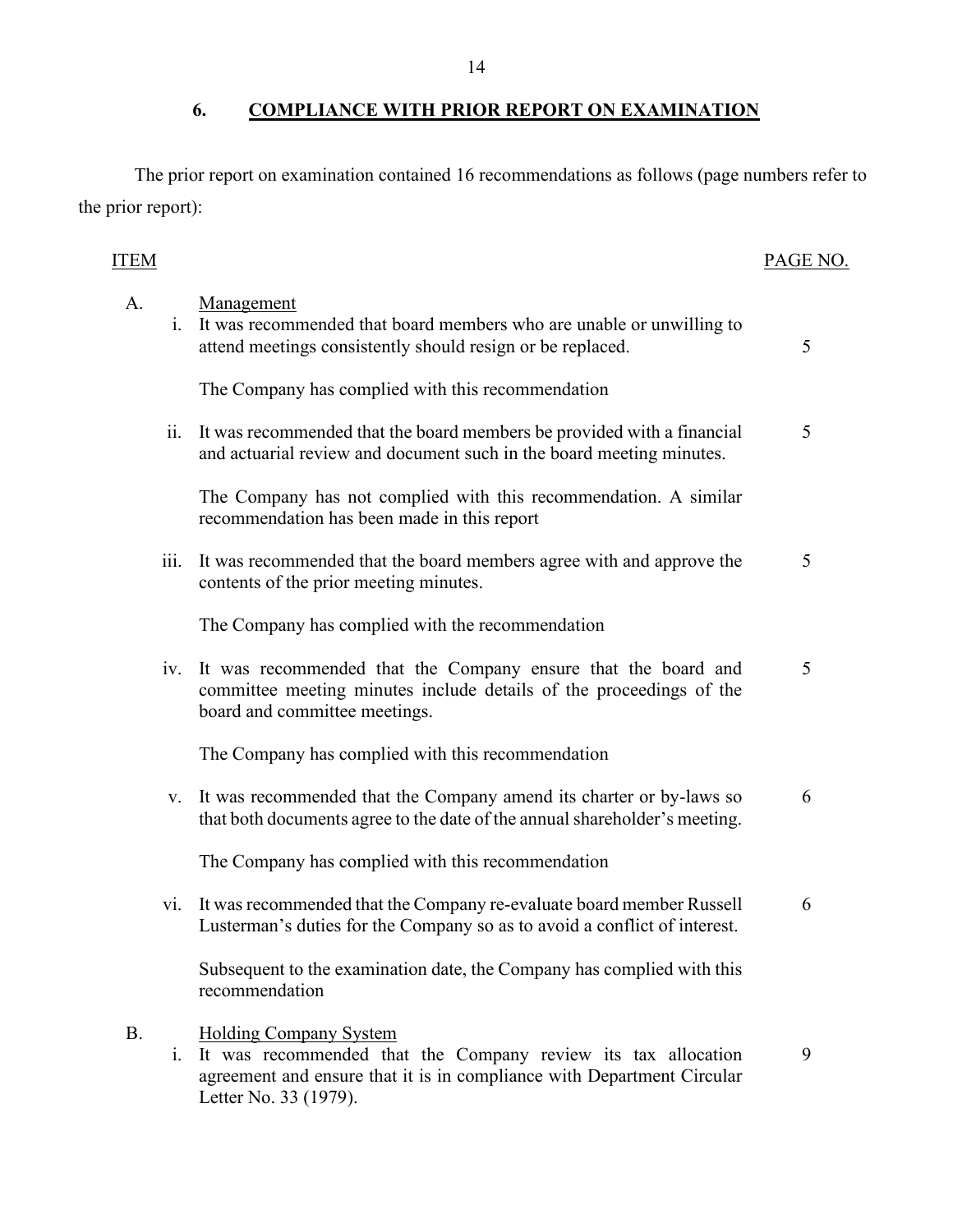Subsequent to the examination date, the Company has complied with this recommendation.

 a report for bonds written to the Company as per the producer agreements ii. It was recommended that the Company ensure that its producers submit or amend the producer agreements to reflect how the producers submit the reports.

The Company has complied with this recommendation

iii. It was further recommended that the Company maintain its records for six calendar years from its creation or until after the filing of the report on examination in which the record was subject to review, whichever is longer, in accordance with 11 NYCRR 243 (Regulation 152).

The Company has complied with this recommendation

#### C. Accounts and Records

i. It was recommended that the Company exercise greater care in the preparation of its annual statement and ensure that it complies with the annual statement instructions.

12

- The Company has not complied with this recommendation. A similar comment has been made in this report.
- ii. It was recommended that the Company implement a formal audit committee charter that sets forth the general purpose, authority, composition and responsibilities of the audit committee to ensure that the committee is meeting its objectives. 13

The Company has complied with this recommendation

iii. It was recommended that going forward, the Company include a footnote in Schedule Y, Part 1 stating that Empire Bail Bonds is only a name used for a DBA. 13

The Company has complied with this recommendation

 purchase the minimum fidelity insurance coverage as set forth in the iv. It was recommended that the Company evaluate its business needs and guidance promulgated by the NAIC. 13

The Company has complied with this recommendation

v. It was recommended that in future annual statements filed with the Department, the Company comply with the classification requirements of Department Regulation 30. 13

The Company has complied with this recommendation

10

10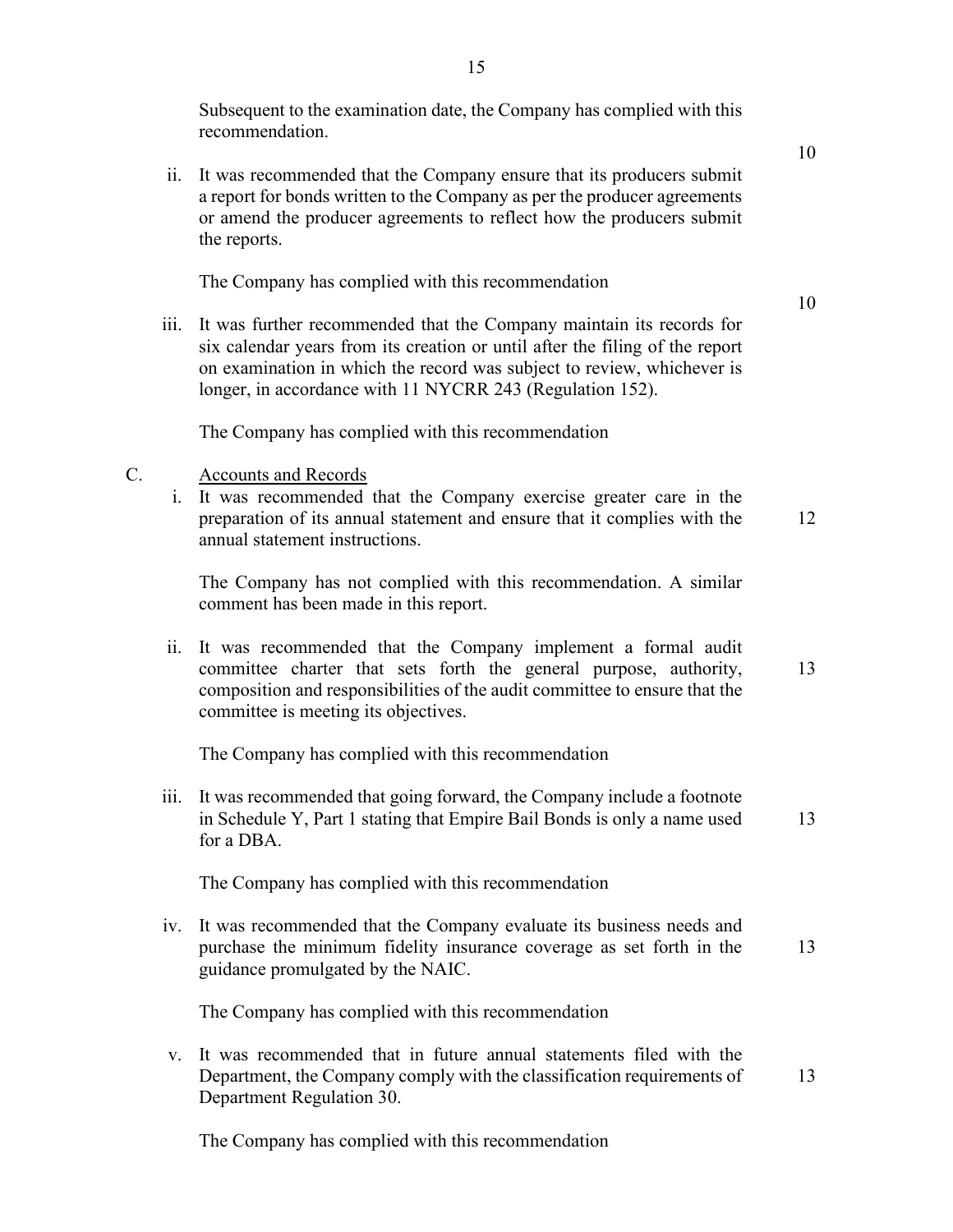vi. It was recommended that the Company comply with Section 325(a) of the New York Insurance Law by maintaining its books and records at its principal office. 14

The Company has complied with this recommendation

vii. It was recommended that in the future, the Company provide written notification to the Department of any change in membership of the audit committee pursuant to Part 89.12(e) of Department Regulation 118. 14

The Company has complied with this recommendation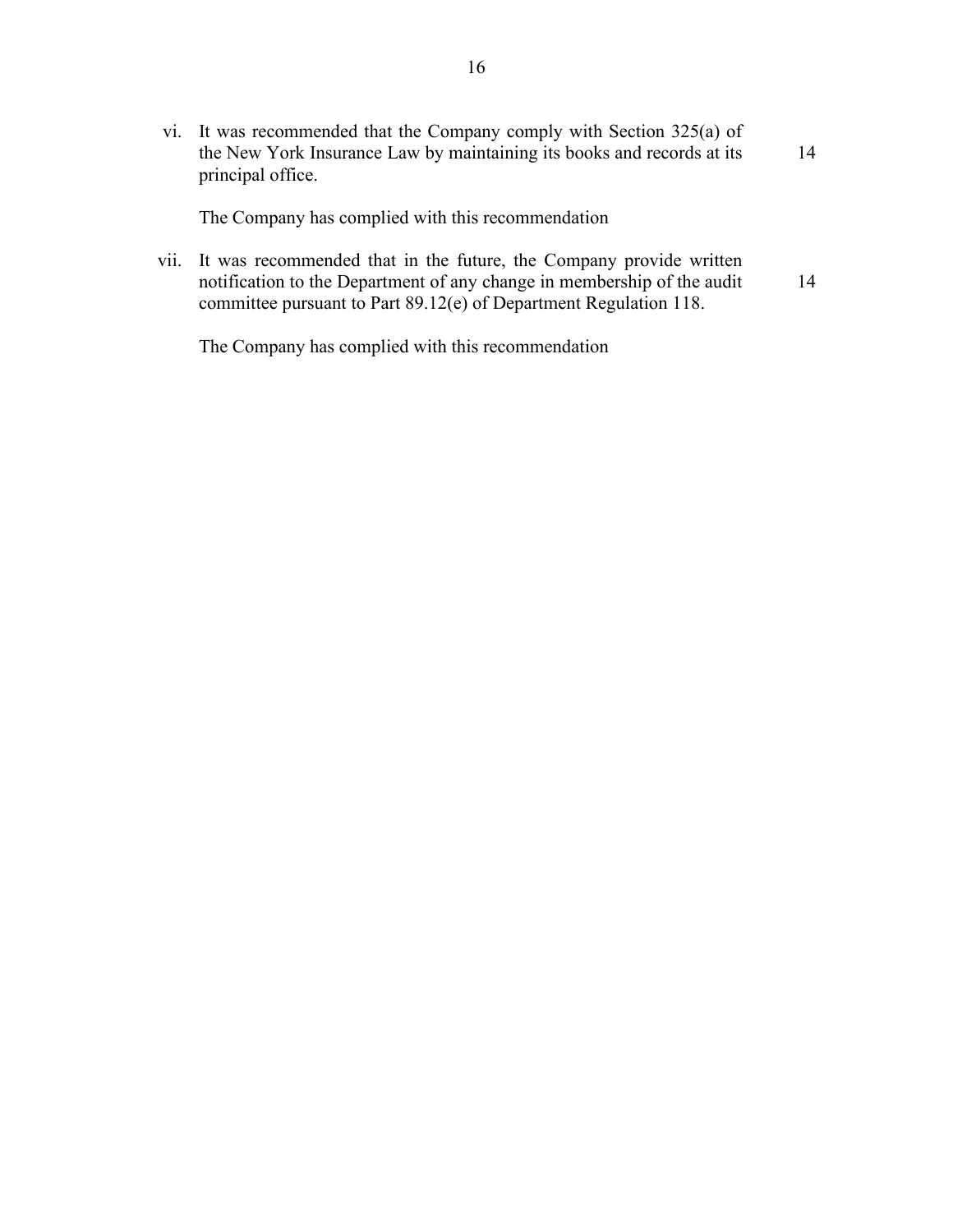## **7. SUMMARY OF COMMENTS AND RECOMMENDATIONS**

#### <span id="page-18-0"></span>ITEM PAGE NO.

[4](#page-5-1) 

A. Management

It is again recommended that the board members be provided with a financial and actuarial review and document such in the board meeting minutes.

#### B. Accounts and Records

 It is again recommended that the Company exercise greater care in the preparation of its filed annual statement and ensure that it complies with the NAIC annual statement instructions. [8](#page-9-0) 

Subsequent to the examination period, the Company has complied with this recommendation.

C. Loss and Loss Adjustment Expenses It is recommended that the Company allocate 80% of the LAE reserve to adjusting and other expenses, and the remaining 20% to DCC. [13](#page-14-2)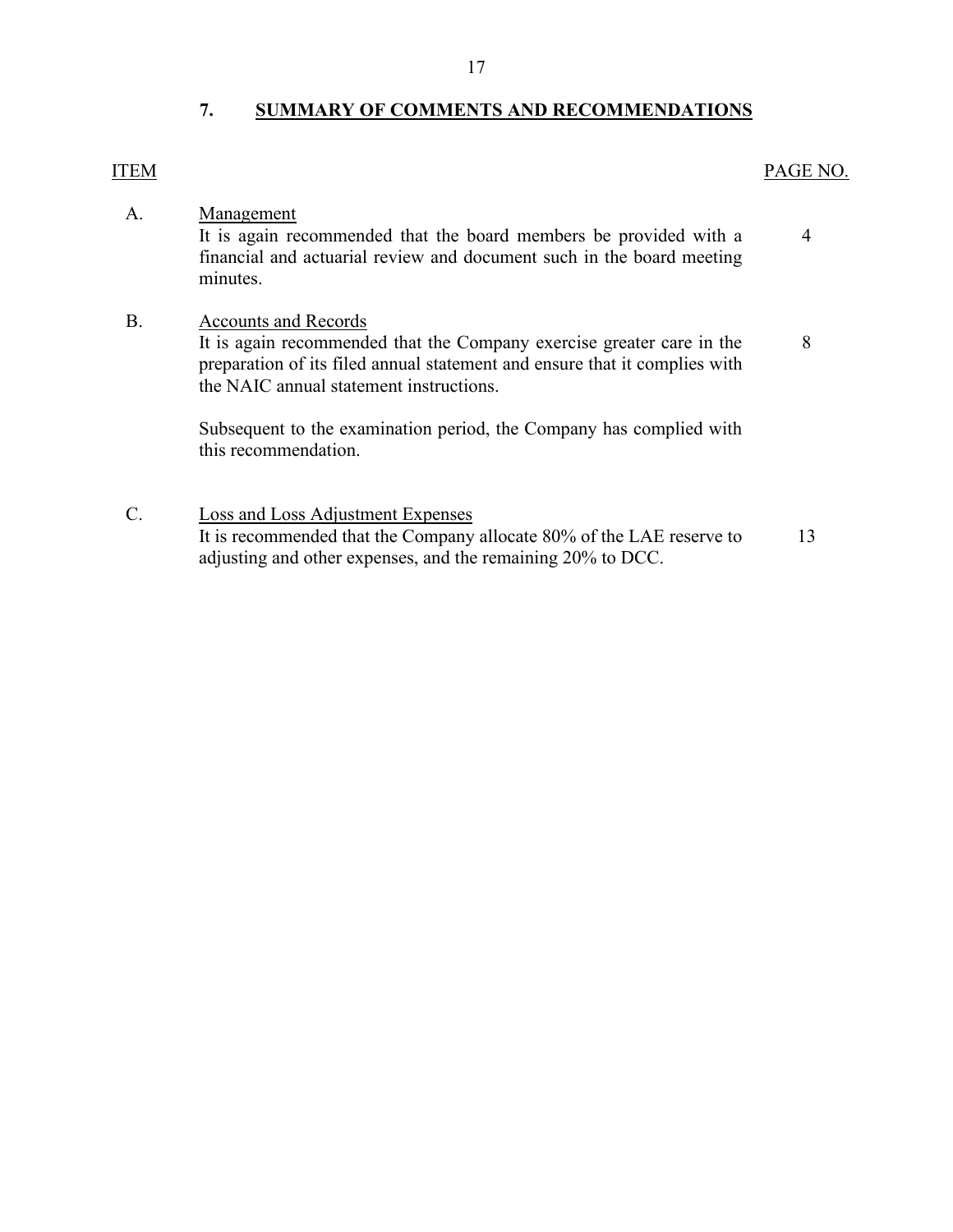Respectfully submitted,

 $\frac{|S|}{|S|}$ 

 Senior Insurance Examiner Lamin Jammeh

STATE OF NEW YORK ) )ss: COUNTY OF NEW YORK )

Lamin Jammeh being duly sworn, deposes and says that the foregoing report, subscribed by him, is true to the best of his knowledge and belief.

 $\frac{1}{\sqrt{S}}$ Lamin Jammeh

Subscribed and sworn to before me

this day of 3022.